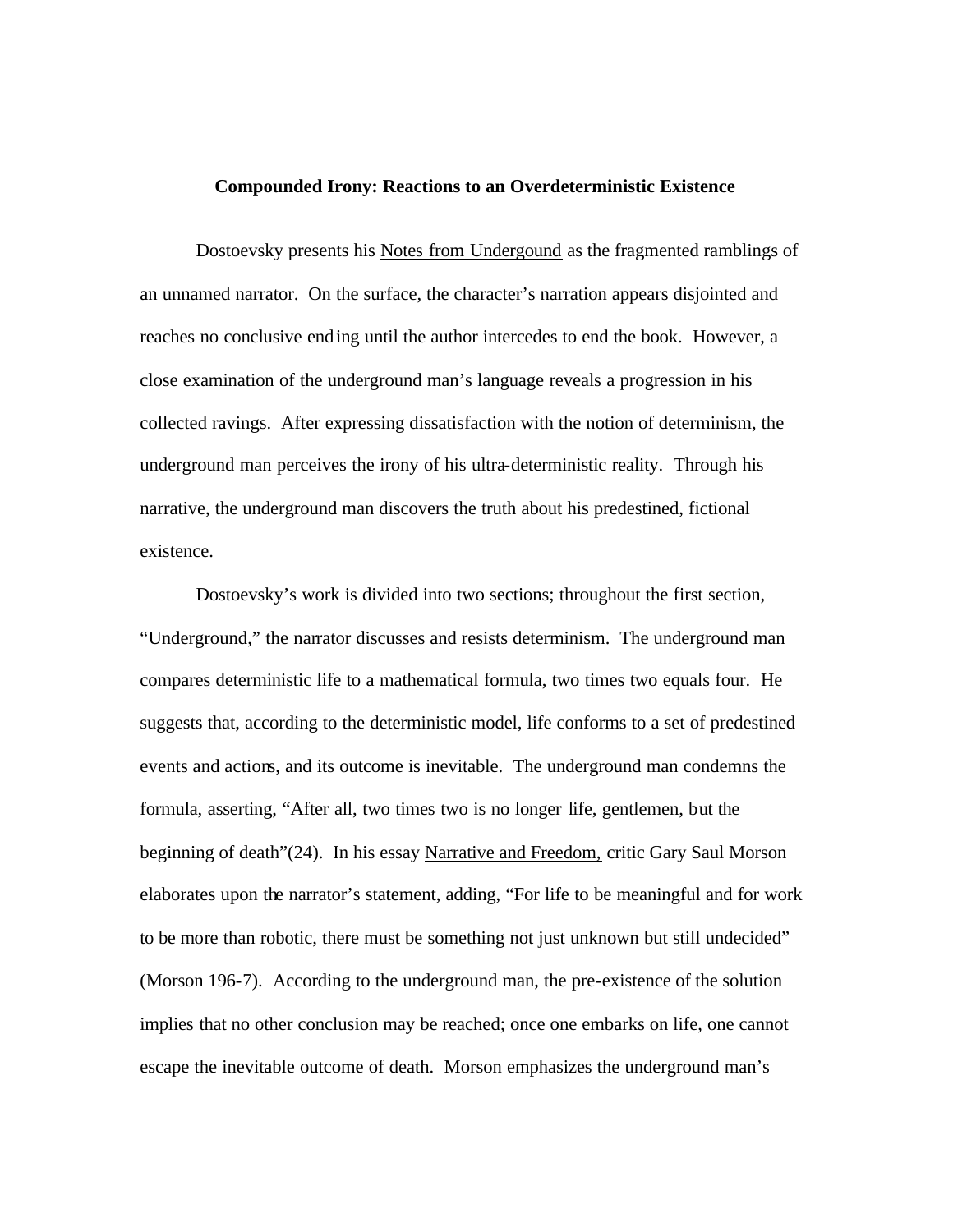resistance to determinism, stating, "Dostoevsky's man from the underground believes in but resents such a closed world. The underground man's rebellion against determinism and its consequences has become one of the most famous moments in modern thought, and with good reason"(196). Morson observes that, although the underground man denounces a deterministic world, he still believes that he lives in one.

The underground man's resentment of determinism produces irony in that the underground man's true existence as a fictional character epitomizes determinism, as Morson contends. Morson articulates the irony, stating:

> "Here Dostoevsky makes shrewd use of metaliterary devices. For all of his struggles to be free, the underground man is doubly determined, not only from within the narrative world but also from without; not only by the iron logic of spite governing his actions but also by the fact that he is the creation of someone who has plotted all his actions in advance. His world is not just deterministic but overdeterministic. What Dostoevsky has done here is to make the very fact that the story is a story, that it has a structure and *has already been written,* a sign of failed choice and futile self-assertion"(199).

The underground man struggles against the idea that his actions have been pre-determined, yet the reader knows that the outcome has already been decided and already exists as words in coming chapters. The character makes no conscious choice in his existence because the author controls his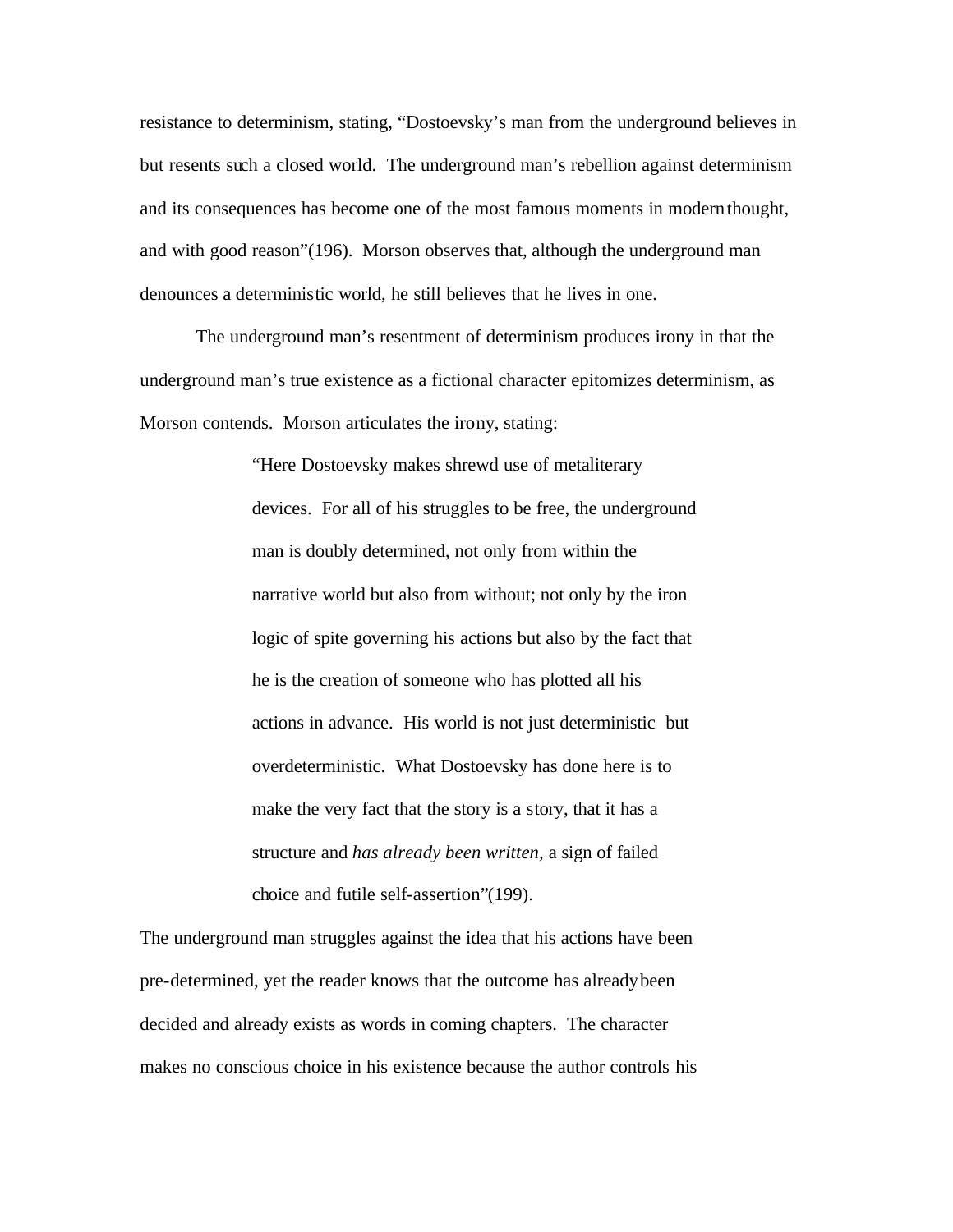thoughts and actions. Morson uses a story that has already been written as an example of determinism. Although the underground man never directly makes a reference to books being examples of determinism, he alludes to books as a source of affected behavior. When evaluating the cause of the inexplicable emotions that hinder his social relationships, he ponders, "All my fastidiousness would suddenly disappear for no good reason at all. Who knows? Perhaps I never really had any, and it was all affected, borrowed from books"(Dostoevsky 31). The underground man realizes that his artificial behavior causes his inability to function in society; in order to understand and remedy his dysfunction, he critically examines his life through writing.

The underground man writes his notes in order to achieve a seemingly impossible goal of discovering his own true nature. At the end of the first section, the underground man states his purpose in recounting his memories, remarking, "Anyway, only recently I myself decided to recall some of my earlier adventures; up to now I've always avoided them, even with a certain anxiety. But having decided not only to recall them, but even to write them down, now is when I wish to try an experiment: is it possible to be absolutely honest even with one's own self and not to fear the whole truth?"(28) To the reader, the underground man's search for the "whole truth" about himself appears to be restricted by the confines of the book. The whole truth, as the reader knows, is that the underground man exists as a character created by Dostoevsky. As a product of ink on a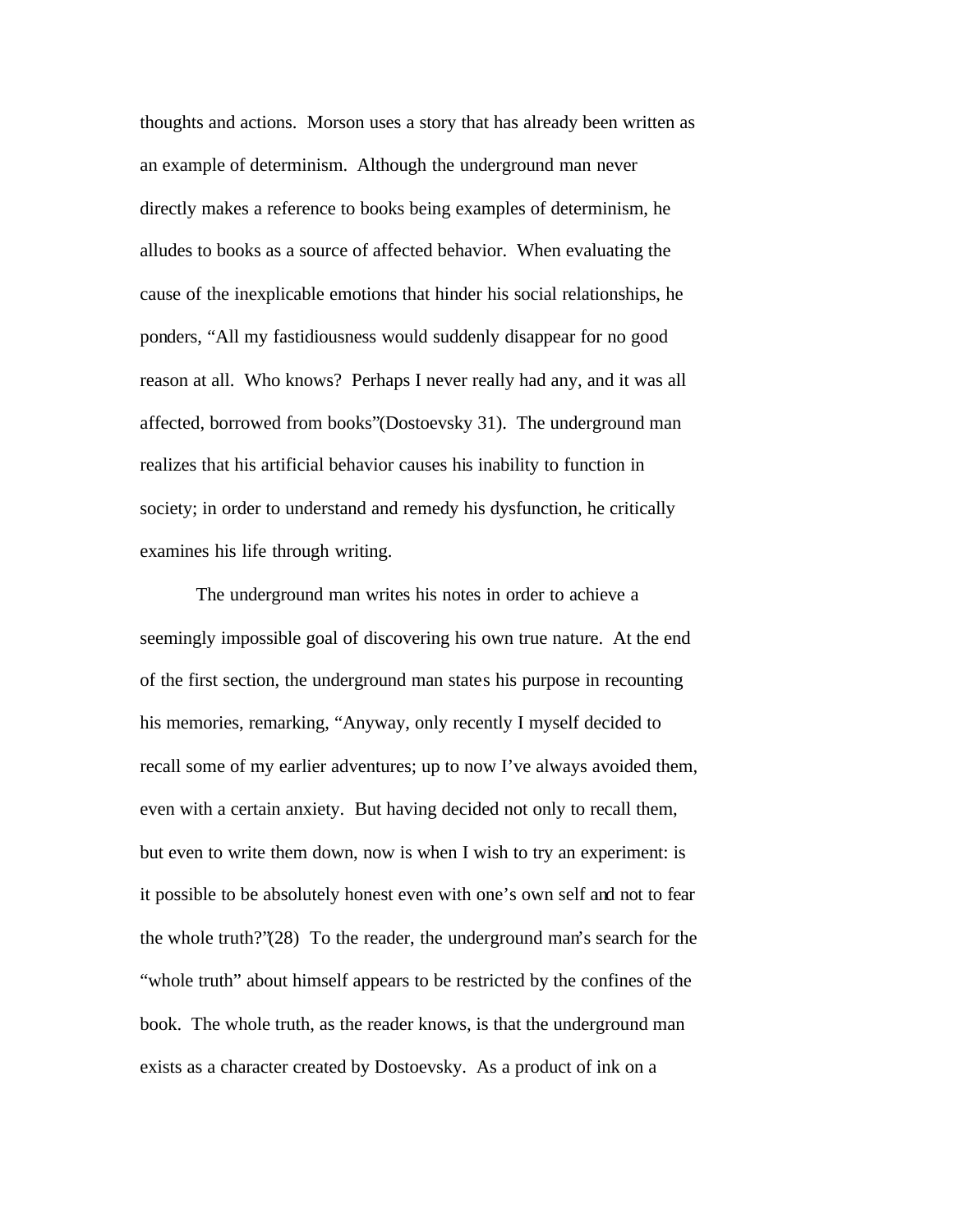page, the underground man has no means by which to gain perspective from the external world. The underground man's experiment appears to be futile; not only does the narrator have no way to realize he is a product of fiction, but the fact that he proclaims disgust for determinism suggests that realization of his preconceived nature would give him a reason to reject the truth.

Throughout the second section, "Apropos of Wet Snow," the underground man alludes to a bookish existence as an explanation for his social failures. The narrator relates several events from his life and his reactions to them. In one instance, the underground man reacts to being ignored by a man who unknowingly insults him. He recalls, "I could never forgive his moving me out of the way and entirely failing to notice me. The devil knows what I would have given for a genuine, ordinary quarrel, a decent one, a more *literary* one, so to speak"(34). The underground man yearns for events to unfold as they would in a book because he would know how to handle them. Instead, his literary logic prevents him from coping with the actions of other people. The underground man resents his bookish qualities, equating them with artificiality. After insulting Liza, a woman who has offered to love and accept him, the narrator laments, "This cruelty of mine was so artificial, cerebral, intentionally invented, *bookish,* that I couldn't stand it myself even for one minute"(89). The narrator emphasizes "bookish" with Italics, as he did in an earlier passage with "literary." Furthermore, both words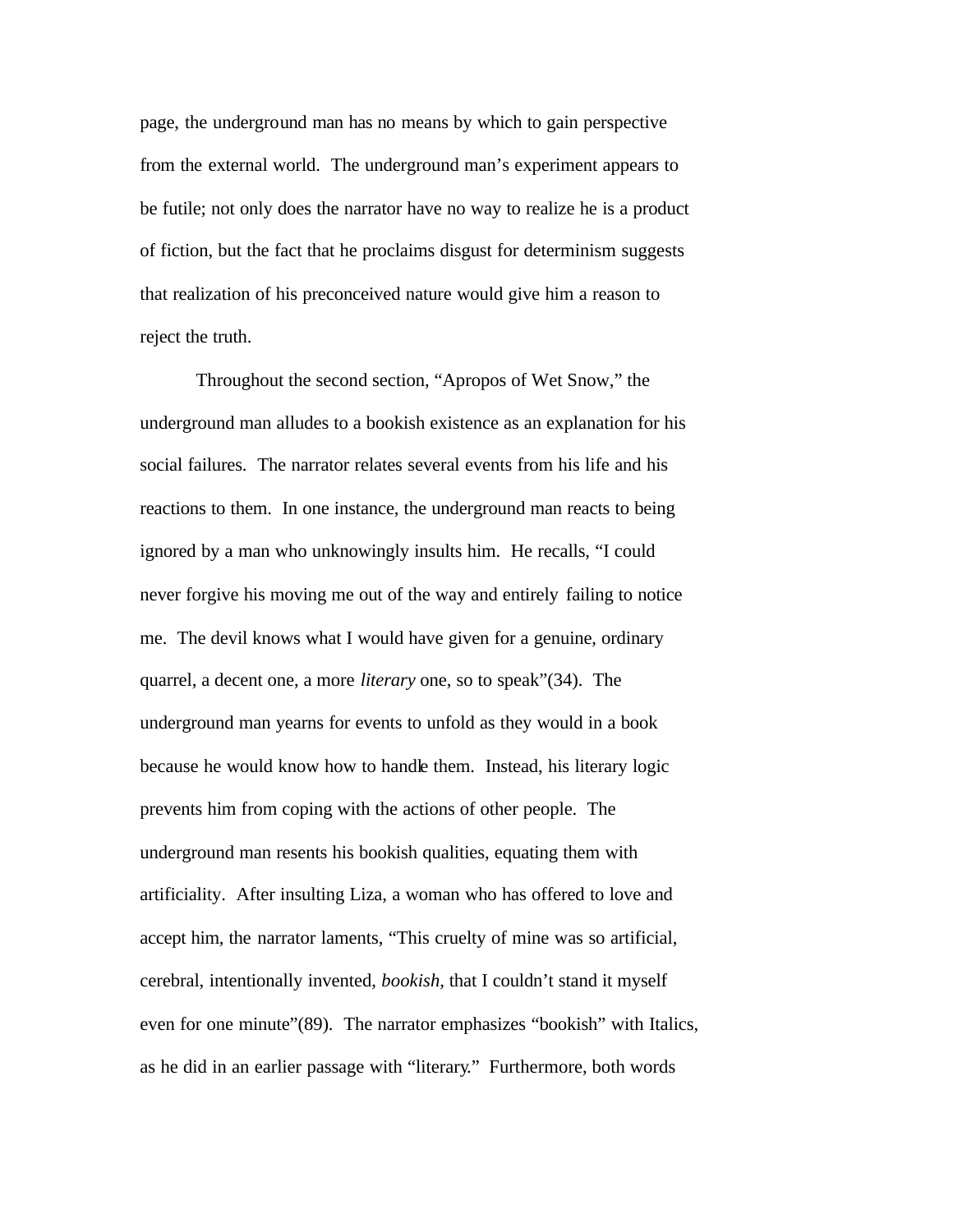appear at the end of lists of adjectives, as though the narrator was searching for a precise word and concluded that literary references were the most accurate.

The underground man's reaction to a statement of Liza's further illustrates his association of literary nature with failed endeavors. He attempts to win Liza's respect by lecturing her in the manner of literary heroes such as the narrator of the Nekrasov poem cited in the text(29). Instead of deferring to the hero as her counterpart does in the poem, Liza undermines the underground man, "?You somehow…it sounds just like a book,` she said, and once again something which was notably sarcastic was suddenly heard in her voice. Her remark wounded me dreadfully" (69). The underground man interprets Liza's observation as an insult. Her recognition of the narrator's artificiality reinforces his theory that his bookish qualities dominate his actions, and her confirmation troubles him.

In his article, "The Symbolic Game," critic Tzvetan Todorov explains that the underground man's social endeavors fail because he cannot interpret symbolic actions. As one who views himself as a literary figure, the underground man lives in ideas. The narrator admits to living through ideas, stating, "I used to think up adventures for myself, inventing a life so at least I could live"(12). Thus the underground man builds his existence on internal thoughts rather than external sensations. He realizes his life must consist of some action, concluding, "Of all the external sensations available, only reading was possible for me. Of course, reading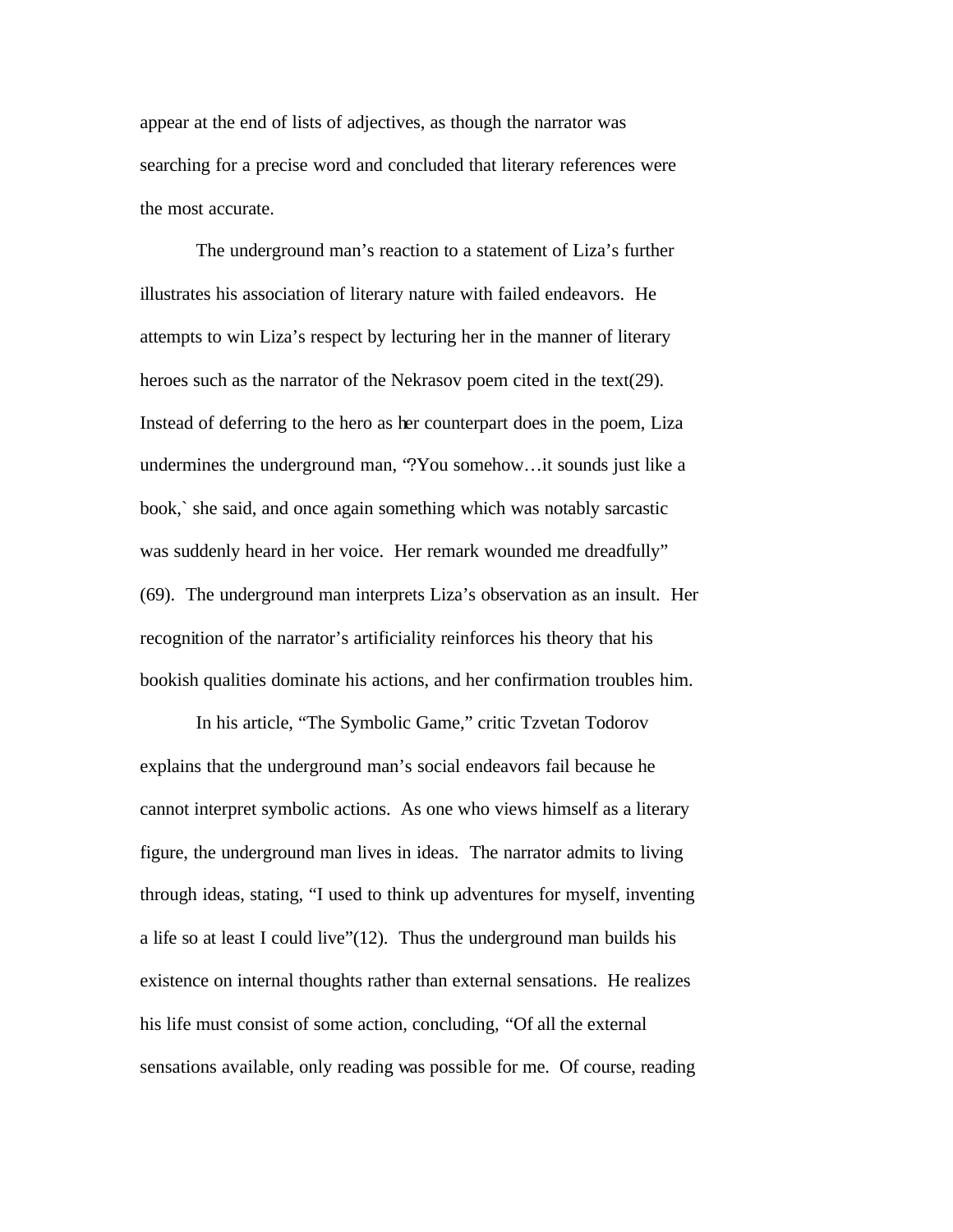helped a great deal-it agitated, delighted, and tormented me. But at times it was terribly boring. I still longed to be active"(34). When in society, the underground man suffers from an inability to transfer internal ideas into external actions. As a result, he is unable to interpret meaning in actions beyond words. In order to show her acceptance and love of the underground man, Liza offers herself in an embrace without any verbal explanation. Todorov explains, "This gesture, varied and repeated throughout Dostoevsky's work, takes on a specific value. The wordless embrace, the silent kiss transcend language without renouncing meaning" (Todorov 253). Liza's action communicates through symbolism; she not only literally embraces his body, but she embraces his whole being. The underground man, who lives within words and ideas, fails to understand the profound significance of Liza's gesture. He admits, "I'd become so accustomed to inventing and imagining everything according to books and picturing everything on earth to myself just as I'd conceived it in my dreams, that at first I couldn't even comprehend the meaning of this strange occurrence"(Dostoevsky 86). As a result of his failure to appreciate Liza's nonverbal indication of love, the underground man drives her away, depriving himself of an opportunity to successfully abandon his limiting sphere of thought for the realm of action.

The events described by the underground man lead him to awareness of his existence as a fictional character. Todorov argues that the story of Notes from Underground ends with Liza's token of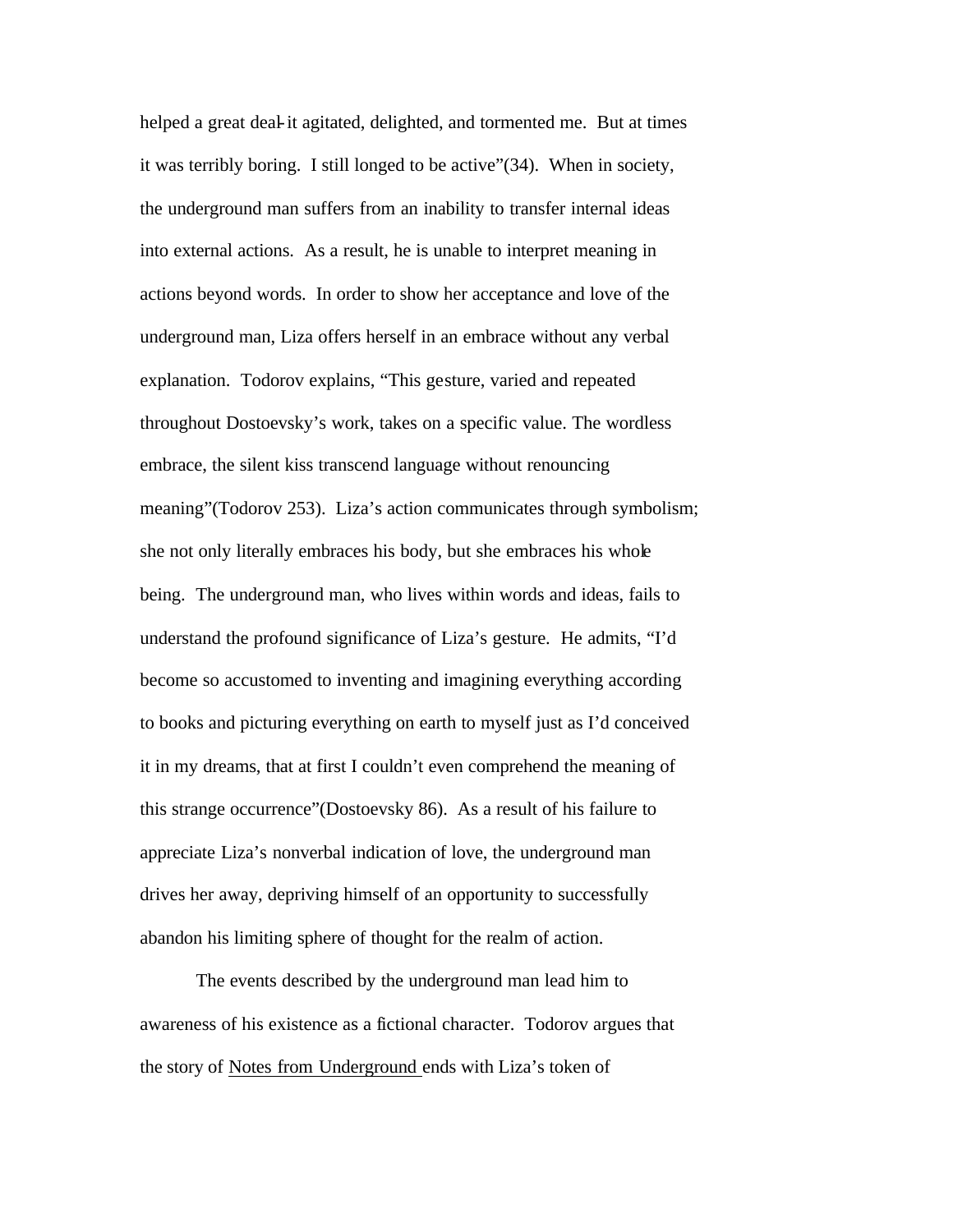acceptance. He writes, "It is this outburst of light that makes Notes a much clearer work than it is usually considered to be; it is this very scene that allows the narrative to come to a close…In fact the book could not have ended earlier, and there is no reason for it to go further"(Todorov 251). However, the underground man's narrative *does* go further. Although Liza's action is significant, it does not answer the question the narrator poses as the purpose of his writing. Her gesture does not resolve whether one can understand the whole truth about oneself without fear; however, his failure to comprehend her embrace guides the narrator to a solution. In each episode he recalls the underground man recognizes his inability to connect ideas with executed actions. In essence, he lives not through actions but only in the ideas themselves. Just before the omniscient author interrupts the underground man's tirade, the main character states, "We're stillborn; for some time now we haven't been conceived by living fathers; we like it more and more. We're developing a taste for it. Soon we'll conceive of a way to be born from ideas"(Dostoevsky 91). The reader understands that, as a fictional character, the underground man is in fact born from Dostoevsky's ideas. Dostoevsky hints that the character understands that fact as well. In his final diatribe, the narrator accurately describes the whole truth of his existence. The answer to whether he can discover the truth about himself without fear is apparently no, as the underground man recoils from this statement. He abruptly states, "But enough; I don't want to write any